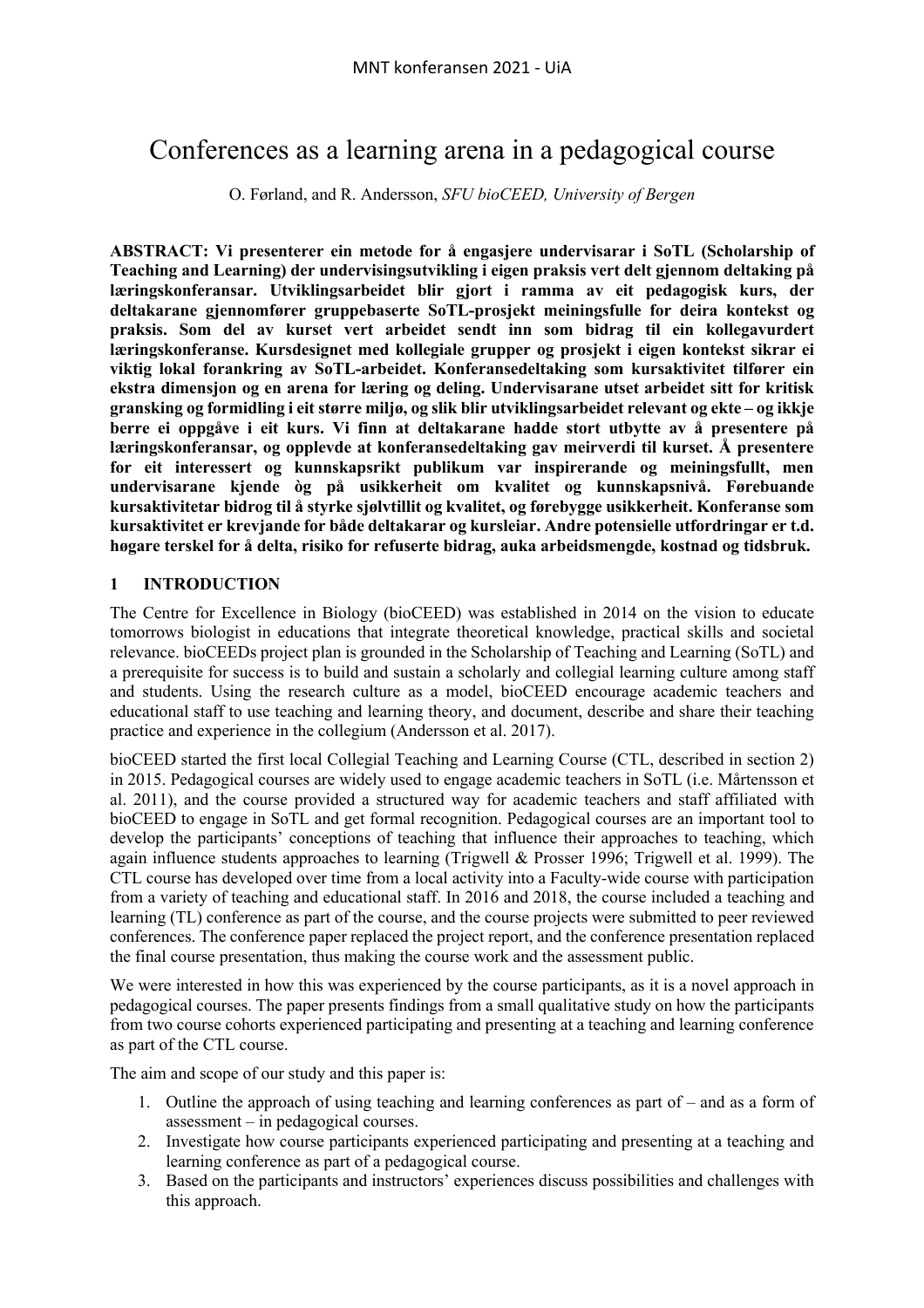# **2 THE COLLEGIAL TEACHING AND LEARNING COURSE (CTL)**

# **2.1 The Collegial Teaching and Learning in STEM Education course**

A key activity in bioCEED's work to build and sustain a collegial teaching culture is the pedagogical course *Collegial Teaching and Learning – in STEM Education (CTL).* It is a formal university pedagogy course (120h over 6 months) with a main focus on building and developing a collegial SoTL culture.

This course builds on a similar course developed at LTH, Lund University (Andersson & Roxå 2014), and adapted to the bioCEED setting (Andersson & Raaheim 2017). It is based on a socio-cultural perspective on teaching and learning in higher education and recognizes that the identity of academic teachers and their social positioning is built during the daily interactions among colleagues (Roxå et al. 2008; Trowler 2008). It is crucial that teachers not see teaching as private, however, going public with teaching is an action with potential social implications in the relation to your colleagues. Habitual collegial relations, unvoiced practices and assumptions about students and teaching could be hurdles for individual teachers to engage and move towards a more collegial teaching practice.

To address these potential hurdles, the course is group based (4-5 persons/group) with groups that share a common identity or interest (i.e. within same research group, or teaching large courses). This allows a focus on discussing, reading and writing about themes related to teaching and learning within the group member's *immediate* teaching practices. The course activities (*Table 1*) allow for collegial peer review and collegial reading of educational literature. These activities provide a common educational language, making collegial reflections on everyday experiences possible. Documentation and knowledge dissemination are essential to increase and ease adoption of new teaching strategies and practices. In line with this, the key component of the course is a group SoTL-project where the artefact being assessed is a scholarly written group report aimed at the local (departmental or institutional) level. The model with collegial groups engaging in meaningful projects in their working context address the importance of the local level for developing the collegial teaching culture (Roxå et al. 2008).

| Activity                        | Time                  | Assessment                                                                              |
|---------------------------------|-----------------------|-----------------------------------------------------------------------------------------|
| Literature reading (individual) | 20 <sub>h</sub>       | Written reflections, discussed in smaller groups.                                       |
| Project work (group, 4-5)       | $60h$ (per<br>person) | Written scholarly report, presented to whole course.<br>Peer feedback on draft version. |
| Portfolio writing (individual)  | 40h                   | Written text. Peer feedback on final version.                                           |

*Table 1. Main course activities*

## **2.2 Going public with CTL project on teaching and learning conferences**

bioCEED encourage and support teachers and educational staff to participate and contribute in national educational arenas. In line with this, the 2015 CTL cohort was encouraged to submit their approved group projects to a TL conference (MNT2017) after the course. This functioned as a pilot to test the idea to make participating and presenting at a TL conference an integrated part of the course. All groups submitted and were accepted to the conference in the peer review process. Feedback from the participants was positive.

The course instructors have extensive experience organizing and reviewing contributions to TL conferences and considered it likely that also future project reports had potential to become conference contributions, both with regards to content and scholarly quality. Careful consideration was made when choosing the appropriate conferences. It was important that the conferences had teachers as the main audience and focused on teacher's inquiries into their own teaching practice. SoTL conferences like MNT and EuroSoTL2017 filled these criteria and had the additional advantage of being held in Scandinavia with organizers in the course instructors' network.

Although submitting to the conference was mandatory, acceptance was not required to pass the course. It was sufficient that the course instructors approved the conference paper. A "plan B" was also made, where course participants could present in the course in case of rejection. However, all groups got accepted, and the "plan B" was never employed. The course design was adjusted to support participants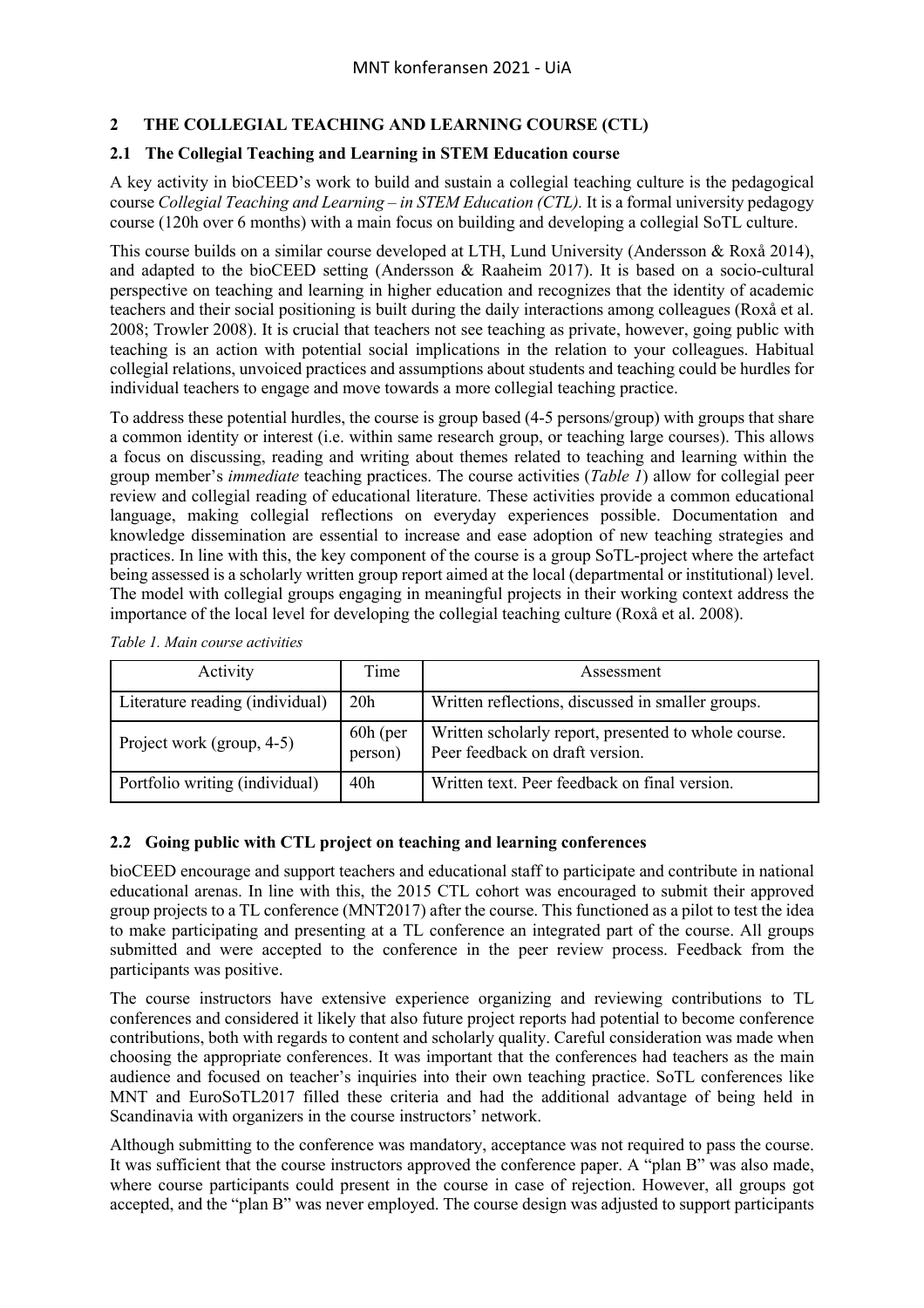developing a conference contribution by strengthening collegial peer and instructor review of project and paper writing.

Finally, other important pre-requisites for including a conference as part of the course was the participants willingness to engage in this and the financial support of bioCEED and participants departments to cover conference costs.

# **3 COURSE PARTICIPANTS EXPERIENCE OF CONFERENCE PARTICIPATION**

To further document the approach of including presenting and participating in TL conferences as part of a pedagogical course, we conducted a small qualitative study to capture the participants experience. We were especially interested in the conference experience, and not the course experience as a whole.

# **3.1 Method**

Short interviews were conducted in 2019 by two of the three course instructors with 10 course participants from two subsequent CTL courses. The 2016/17 cohort participated in an international SoTL conference (EuroSoTL2017, Lund, Sweden), while the 2018/19 cohort participated in the national STEM conference (MNT2019, Tromsø, Norway). Informants were recruited on a voluntary basis among all participants in the CTL 2016 and 2018 ( $N=24$ ). The informants are a mix of experienced scientific staff (2), more newly appointed scientific staff (4 associate professors) with some teaching experience, and early career researchers (4 PhDs/postdocs) with limited teaching experience.

The informants were asked open-ended questions about previous experience with TL conferences, the process and experience of presenting their group project at a TL conference, and about teaching and learning development and conference participation after the course. Interviews were analysed using a thematic analysis approach, to identify, organise and interpret themes from the interviews (King & Brooks 2018). The third course instructors commented and provided input on the interview analysis.

# **3.2 Results - The participants experience of "going public"**

We find that all the informants to a large extent had a positive experience with participating and presenting at a TL conference, and that they experienced it as an added value to the course. The most prominent overarching themes emerging from the interviews were: the conference as *a new experience*, the conference *as a learning experience*, and *added value of conference* to the course experience.

## *A new experience*

For eight of the ten informants this was their first (peer reviewed) TL conference. These informants reported that they had not considered participating before, as this had not been relevant.

*I was not aware of such conferences. I had no reason to participate in such conferences.*

All ten teachers described the conference as a positive experience. A majority also expressed that they were surprised by the experience – they were not aware of such conferences or that they were *any good*. Several informants mentioned the openness and inclusivity of the teaching and learning community and expressed that they enjoyed finding a new community and arena for teaching and learning.

*At the conferences you meet the nerds that care. There wasn't as many "egos" at the SoTL-conference as the conferences I normally attend – it was a very nice community.*

Other recurring themes were the unfamiliar format of TL conferences compared to conferences in their own field. This was described as both positive and slightly negative as it led to some uncertainty.

All the informants mentioned some feeling of being apprehensive or slightly worried about the conference presentations, although not about the submission and review process. These worries were in relation to the quality of their project and choice of topic. Also, the informants felt apprehensive about operating within an arena unknown to them, outside their area of expertise. Several of the informants expressed a feeling of being *on unfamiliar turf*, and some a worry of not being taken seriously as *"just a biology teacher"*.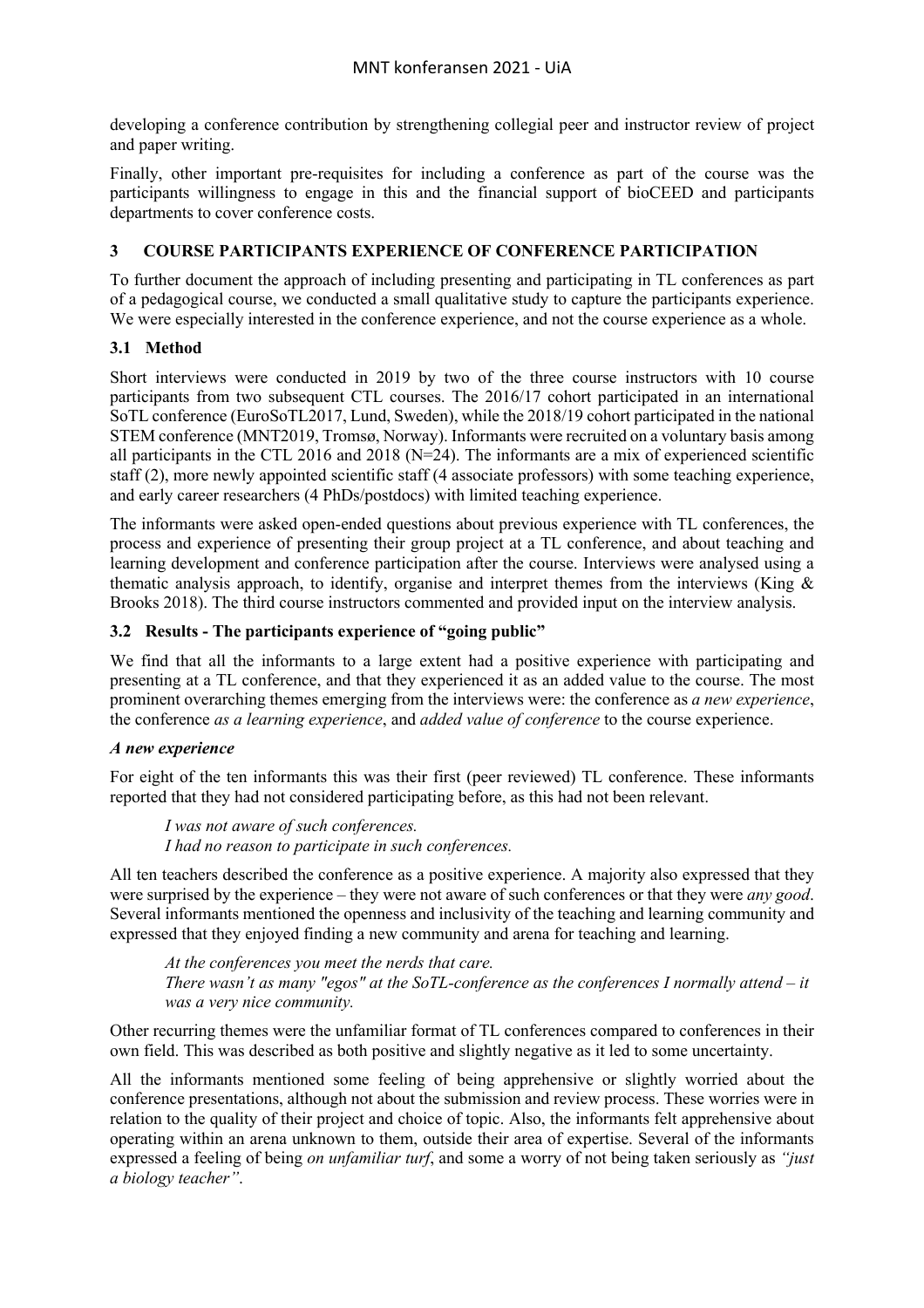#### **A learning experience**

The informants all reported that they had put considerable effort into their projects due to the fact that it would be presented at a conference, often describing this to be a higher workload than what they expected in the course. However, this was not expressed as solely negative. Rather, it was to ensure that the quality of the work was good, and to lessen the worry around presenting on a theme seen as outside their area of expertise. Preparing for the conference during the course (peer feedback, course leader feedback) was described as important to build confidence, improve quality and relieve insecurity.

*My group actually prepared more for this presentation than we normally do for conferences within our field.*

Several informants described the whole SoTL project process (identify research questions, collect and analyse data, writing, peer feedback and review, and presentation at conference) as an important learning experience. They described learning a lot from others – both peers in the course and conference participants. Some informants also expressed that the process had led to a new way of thinking and talking about teaching and learning.

*The conference opened my eyes – I had no idea you could do this kind of research on teaching and learning.*

*We were thrown into this field and into an established and important conference. It made us understand what it* (SoTL) *was all about.*

#### **Added value of conference**

Presenting their project at an established peer-reviewed conference was highly appreciated by the participants. The fact that it was *for real*, and not *just an assignment*, added relevance and meaning. The informants described the conference participation as meaningful because they were contributing to something bigger. Sharing their work with others and experiencing that it was interesting and potentially useful for others was *inspiring*. The experience of presenting their work and participating offered an opportunity to network and get feedback from a wider community.

*It was for real. Authentic learning with positive backwash. The added value of the conference for me, was all the things I learned from others.*

Some of the more experienced teachers valued that a conference presentation was more prestigious, and therefor motivated them to work more on the project. This was expressed in a different way by the early career teachers, who saw the conference presentation as something that could positively affect their careers. This group of teachers also highlighted the dissemination training the conference offered.

*This could go on my CV!*

Several informants expressed surprise that their work actually was interesting for others and that their work was good enough to meet the standards of the conference.

*Our work was interesting for others.* W*e got away with it!*

#### **After the conference**

Half of the informants had participated in educational development projects and/or TL conferences *after*  the course at the time of the interviews, and all informants expressed clear intentions to apply the knowledge and experience they gained from the course and conference in their own teaching. A majority of the informants are positive to participating in TL conferences in the future, preferable if and when they can contribute, and it is relevant to them.

## **4 DISCUSSION**

The CTL course is one of a range of activities within bioCEED to build and sustain a scholarly and collegial culture for teaching and learning. The overarching goal is to contribute to institutional change through pedagogical discussion and dissemination within the institution and higher education in general.